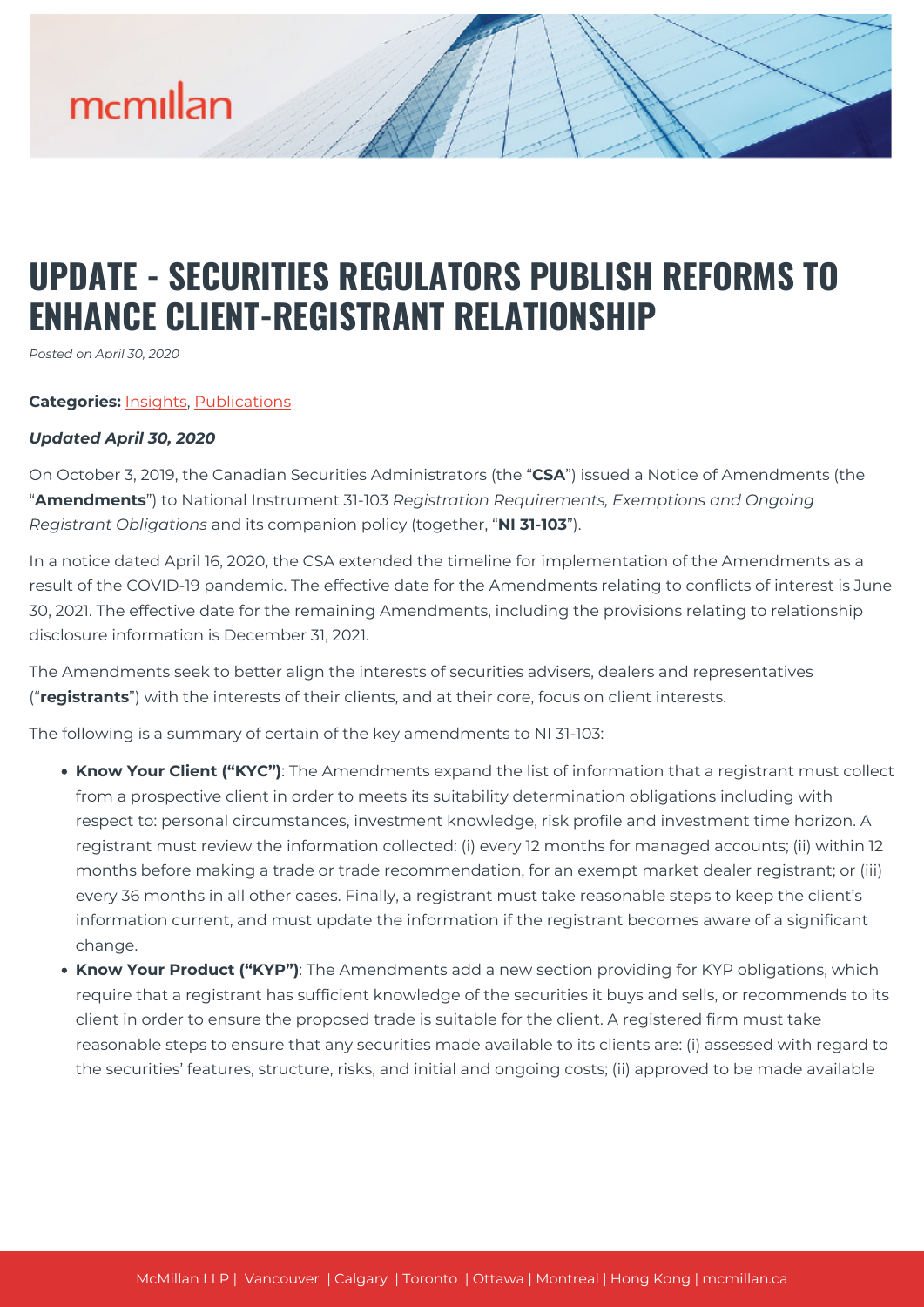## mcmillan

to clients; and (iii) monitored for significant changes.

- **Suitability Determination**: The Amendments enhance the suitability determination obligations such that, before opening a client account or making any investment action for or recommendation to a client, a registrant must determine on a reasonable basis whether the action is suitable for the client, putting the client's interest before all else. In determining whether the action is suitable for a client, a registrant must consider the following factors: (i) KYC information; (ii) KYP obligations; (iii) the impact of the action on the client's account; (iv) the impact on the costs of the client's return on investment; and (v) available alternatives.
- A registrant must review a client's account when there is a change to a client's information, or to the securities in a client's account that may render the KYC information or KYP obligations unfulfilled.
- The KYP and suitability determination obligations provided in the Amendments do not apply to a registered dealer where directed by a registered adviser acting for the client.
- **Waivers**: The Amendments provide a new exemption from certain KYC and suitability obligations, circumstances in which certain clients have requested in writing, that the registrant not make suitability determinations for the client's account.
- **Conflicts of Interest**: The Amendments enhance the existing rules by requiring registered firms to identify existing and reasonably foreseeable conflicts of interests between a client and the firm, or any individual acting on the firm's behalf, and to address all material conflicts in the best interest of the client or avoid material conflicts that cannot be so addressed. Registered firms must disclose material conflicts prior to opening a client account, or in a timely manner if they are identified later. The conflicts of interest provisions are not applicable to public investment funds.
- **Misleading Communications**: The Amendments also add a requirement that a registrant must not hold itself out in any manner that could reasonably be expected to deceive or mislead any person or company as to the proficiency and experience of the registrant, the person's relationship with the registrant, and the products or services sold by the registrant. This includes maintaining an accurate title and designation.
- **Relationship Disclosure Information ("RDI")**: The Amendments enhance the list of information that must be delivered to a client pursuant to the registrant's RDI obligations. Among other requirements, a registrant must provide a general description of the products and services that will be offered to a client, as well as a general description of any limits on the products or services such as use of proprietary products. A registrant must also provide a general explanation of the potential impact of operating charges, transaction charges, investment fund management expense fees, and any other ongoing fees.

Taking a long-term view, the CSA remains interested in other potential reforms, including, implementation of a statutory fiduciary duty applicable to advisers exercising discretionary authority; clarification of the role of